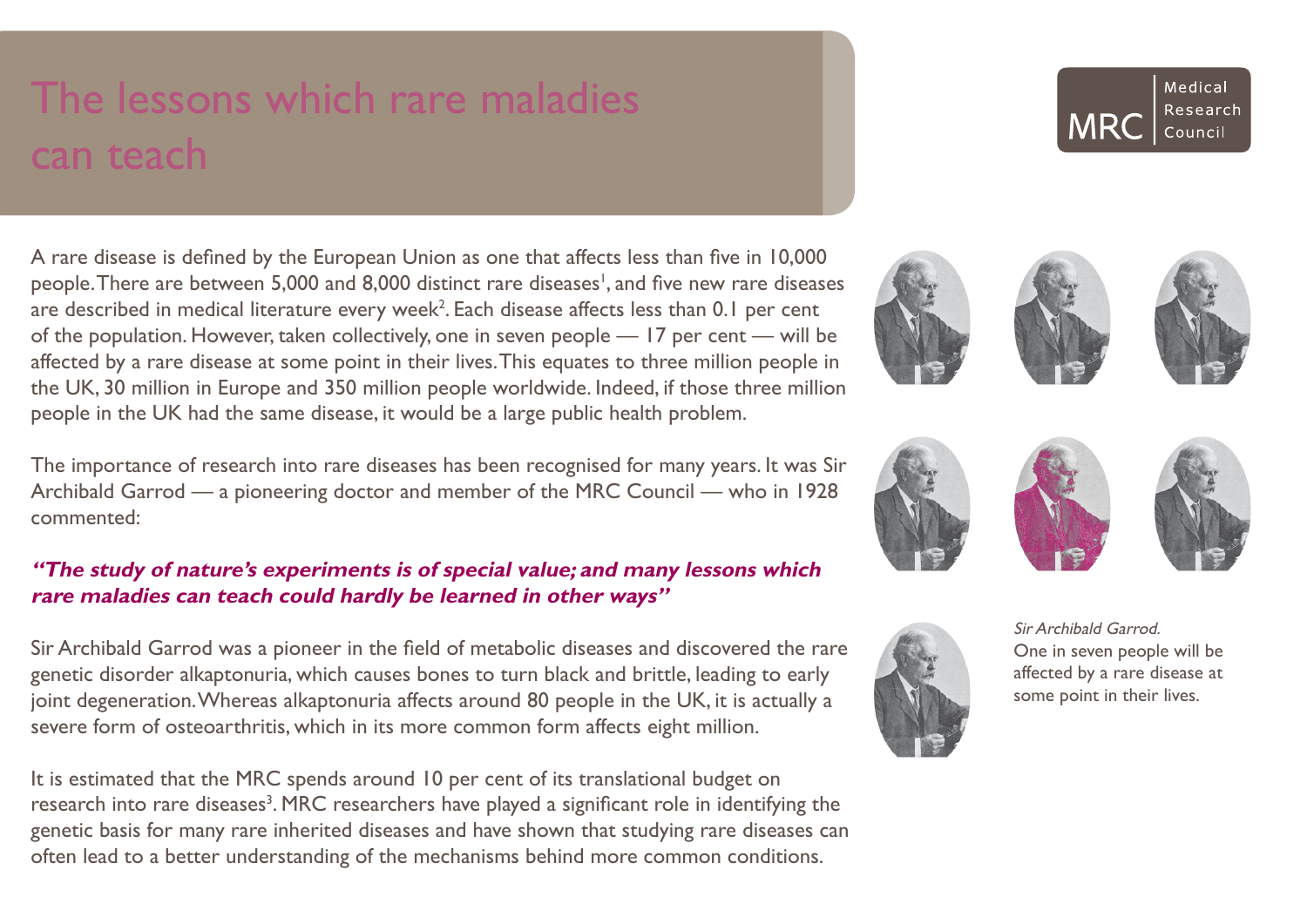# Pain

Professor Geoffrey Woods at the Cambridge Institute for Medical Research is a leading researcher in the genetics and molecular mechanisms behind pain sensing. He often studies extremely rare disorders which has given him valuable insights into pain pathways. Read a [Q&A article](http://mrc.io/disrar) with him on how his identification of a gene mutation causing congenital analgesia — a rare disorder characterised by a total inability to sense pain — may lead to the development of new pain treatments.

# Lipodystrophy and diabetes



Studying the rare disorder congenital lipodystrophy has led to the development of improved treatment strategies for patients affected by the condition. It has also offered valuable insights into obesity and insulin resistance, one of the greatest threats to health today and a leading cause of premature death. Congenital lipodystrophy is a genetic disease characterised by a severe lack of adipose — or fat — tissue<sup>4</sup> , believed to affect around one in 10 million people worldwide<sup>5</sup>. Because of a lack of functional fat cells, dietary fat and fat made by the body is instead stored in tissues such as muscle and liver. This leads to severe insulin resistance and ultimately diabetes. It

can also cause liver and heart disease.

Researchers at the Wellcome Trust-MRC Institute of Metabolic Science have shown that there are significant similarities between the biochemistry of obese individuals and those with congenital lipodystrophy. Studying the latter has offered important insights into the genetics behind normal adipose tissue development and how disruption of normal function can lead to metabolic syndrome — a combination of diabetes, fatty liver and heart disease<sup>6</sup>.

Over the past twenty years, various genes associated with congenital lipodystrophy have been identified. That losing the function of these genes leads to lipodystrophy shows that the encoded protein is essential for normal fat tissue development, and likely for human metabolic health.

The metabolic ill health suffered by those without functional fat tissue demonstrates the importance of fat tissue in the maintenance of healthy metabolic function. We now know that in addition to fat storage, adipose tissue serves as a store of energy, acts as a buffer in preventing the rapid post-meal influx of fatty acids from being circulated around the body and plays a role in the synthesis and secretion of hormones.

The link between obesity and diabetes has led to the assumption that an individual's level of insulin resistance rises in parallel to the amount of fat mass. However, those with congenital lipodystrophy



develop severe insulin-resistance showing that this cannot necessarily be the case. MRC-funded researchers at the University of Cambridge have therefore proposed that adipose tissue has a limited capacity to increase in mass. It is when an individual reaches their adipose tissue expansion limit that lipid can no longer be stored appropriately in adipose tissue and is deposited elsewhere, leading to insulin resistance<sup>7</sup>.

There is a type of lipodystrophy, which, unlike the generalised form that is characterised by a total loss of adipose tissue, results in a more limited loss of tissue. Partial lipodystrophy is often associated with a compensatory increase in the size of other fat depots — where fat deposits are stored. This shows that not all fat depots are equal, and as this form of lipodystrophy still results in insulin resistance, that some are more strongly associated with metabolic health than others. It is the accumulation of fat around the abdominal organs that is associated with obesity-related diseases such as type 2 diabetes and heart disease. And in lipodystrophy, loss of fat tissue is often first seen in the limbs, leading to a compensatory up-regulation of storage of this more 'dangerous' fat.

Studying patients with lipodystrophy has also highlighted the importance of the PPARG gene in fatty acid flux control and therefore insulin action. In a partly MRC-funded study, a patient with a double PPARG-mutation was found to have defects in their adipose tissue metabolic flux control, exposing liver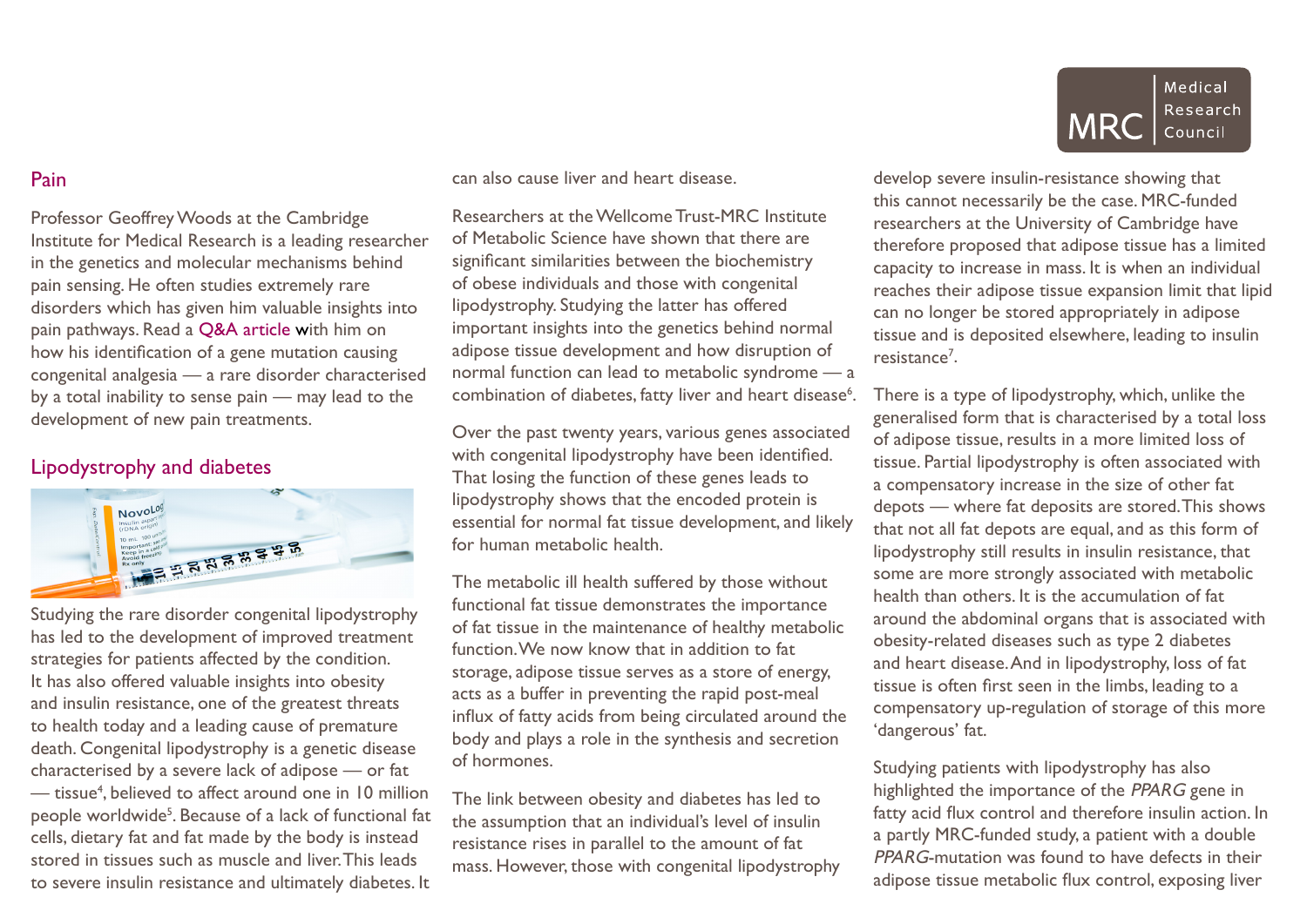tissue to an unregulated flow of fatty acids, with subsequent effects on insulin sensitivity<sup>8</sup>.

# Prion disease and Alzheimer's



Prion diseases, or transmissible spongiform encephalopathies, are a collection of rare progressive neurodegenerative diseases that affect the brain and nervous system of animals, including humans. Human prion diseases include classic Creutzfeldt– Jakob disease, variant Creutzfeldt–Jakob disease, Gerstmann–Sträussler–Scheinker syndrome, fatal familial insomnia and kuru. It is estimated that around one in a million people are affected each year. There is no cure and the disease is ultimately fatal. Prion diseases are believed to be caused by the aggregated misshapen forms of one of the body's own proteins, the prion protein or PrP in the brain.

It is becoming increasingly acknowledged that other much more common degenerative brain diseases, such as Alzheimer's and Parkinson's disease, also involve the accumulation of abnormal forms of one or more of the body's proteins, resulting in damage to brain cells. As such, prion diseases are used as a model to study these more prevalent diseases. In 2012 researchers at the MRC Toxicology Unit

in Leicester identified for the first time a major pathway leading to brain cell death in prion-diseased mice9 . The team, led by Professor Giovanna Mallucci, showed that the build-up of misfolded prion protein is seen as a form of cellular stress that is detected by specific cellular sensors. This leads to over-activation of a natural defence mechanism in cells — the part of the 'unfolded protein response' (UPR) that controls protein synthesis —stopping the production of proteins essential for nerve cell survival, which is the key trigger for brain cell death. This pathway is mediated by the kinase PERK. In 2013 the team then demonstrated that oral treatment with a specific inhibitor of PERK stopped the over-activation of UPR and therefore restored protein production, preventing the development of prion disease<sup>10</sup>. This was the case for animals treated both at the preclinical stage and also later in disease when behavioural signs had emerged. The researchers studied mice with prion disease because these mouse models currently provide the best animal representation of human neurodegenerative disorders in which the build-up of misshapen proteins is linked with brain cell death. This process is however likely to be relevant to neurodegenerative diseases more broadly.

#### Gaucher disease and Parkinson's

Gaucher disease is a rare genetic disorder affecting between one in 40,000 to one in 50,000 people. It is caused by a mutation in the gene GBA coding



for the lysosomal enzyme glucocerebrosidase. Glucocerebroidase breaks down the fatty acid glucosylceramide; when the enzyme is defective, glucosylceramide accumulates in organs such as the spleen, liver, kidneys, lungs and brain and cells, particularly white blood cells. It is characterised by an enlarged liver and spleen, liver malfunction, anaemia, skeletal disorders and severe neurological complications.

Studies of patients with Gaucher disease have recently offered important and unexpected insights into Parkinson's disease. During the past decade, clinicians treating patients with Gaucher disease have noted that several of them had symptoms associated with Parkinson's disease<sup>11</sup>. A later study evaluating a patient with Gaucher disease and Parkinson's disease compared their samples with those from two patients with Parkinson's disease as 'controls'. All three patients had deficient glucocerebrosidase levels. MRC-funded researcher Professor John Hardy has found that in various cohorts of patients with Parkinson's disease, a significant proportion had mutations in the  $GBA$  gene<sup>12,13</sup>. These studies and a later larger study have shown that mutations in this gene are a common risk factor for Parkinson's disease.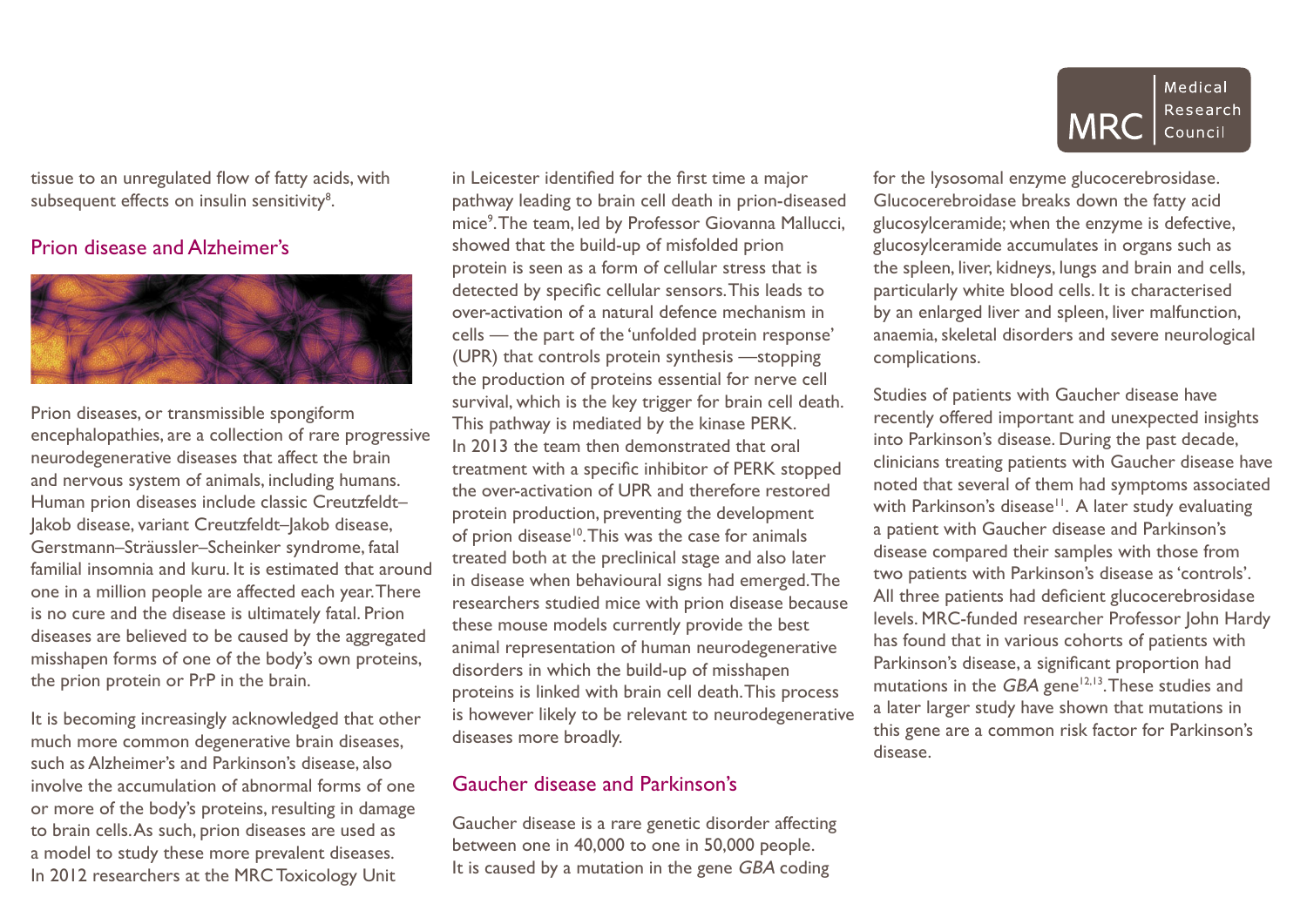# Aicardi-Goutières syndrome and viral infections



Aicardi-Goutières syndrome (AGS) is a rare genetic disorder that normally affects the brain, immune system and skin. In the first year of life, babies develop severe brain dysfunction and they may have intermittent fevers in the absence of infection and seizures. This phase of AGS leaves behind permanent brain damage that is usually severe. Medical imaging reveals deterioration of white matter in the brain (leukodystrophy). White matter consists of nerve fibers covered by myelin, which is a substance that insulates and protects nerves. Affected individuals also have abnormal deposits of calcium calcification — in the brain.

In 2006 Professor Andrew Jackson at the MRC Human Genetics Unit, in collaboration with scientists at the University of Leeds, identified loss of function mutations in four genes: TREX1, RNASEH2B, RNASEH2C and RNASEH2A that cause the disease<sup>14</sup>. These genes code for nuclease enzymes, which break up molecules of DNA and RNA. Mutations in the genes result in absent or dysfunctional nuclease enzymes causing the accumulation of unrequired DNA and RNA. These superfluous molecules are

seen as viral invaders by the body's cells, and the immune system responds accordingly, triggering the symptoms of the disease.

This was the first time that the role of nucleases had been linked to the immune response. The researchers suggested that the genes themselves may also be implicated in the body's immune response, which will help to identify more effective treatments for viral infections and autoimmune diseases.

TREX1 mutations have actually been found in up to two per cent of patients with systematic lupus erythematosus, an autoimmune disorder that can affect any part of the body, and most often harms the heart, joints, skin, lungs blood vessels, liver, kidneys and nervous system. This represents one of the highest disease risks recorded for a single susceptibility gene in the condition<sup>15</sup>.

#### Respiratory infections

In 2013 researchers at the University of Cambridge in collaboration with the MRC's Laboratory of Molecular Biology (LMB) discovered a rare genetic immune disease that predisposes the patient to severe respiratory infections and lung disease<sup>16</sup>.

They have identified a genetic mutation that increases the activity of an enzyme called Phosphoinositide 3-Kinase  $\delta$  (PI3K $\delta$ ), which found is in immune cells and regulates their function. A constantly activated  $PI3K\delta$  impairs the work of the



immune cells, preventing them from responding effectively to infection.

The researchers believe that the newly identified disease — Activated PI3K $\delta$  Syndrome (APDS) may be responsive to Idelalisib, a drug currently undergoing clinical trials for the treatment of leukaemia, as it was shown to inhibit the mutant enzyme.

The researchers hope to identify abnormalities in this, and related, signalling pathways that may contribute to susceptibility to respiratory infections — the commonest diseases to affect mankind — in the wider population.

# **Cancer**

MRC researchers have also advanced understanding of the molecular basis for cancer from studying rare diseases.

Tuberous sclerosis is a rare genetic disorder that causes non-malignant tumours to grow in the brain and on other vital organs such as the kidneys, heart, eyes, lungs, and skin. A combination of symptoms may include seizures, intellectual disability, developmental delay, behavioural problems, skin abnormalities, lung and kidney disease. It is estimated to affect between 10 and 16 per 100,000 people.

The disease is caused by mutations in the tumoursuppressant genes Tuberous Sclerosis 1 and 2 (TSC1) and *TSC2*) encoding the proteins hamartin and